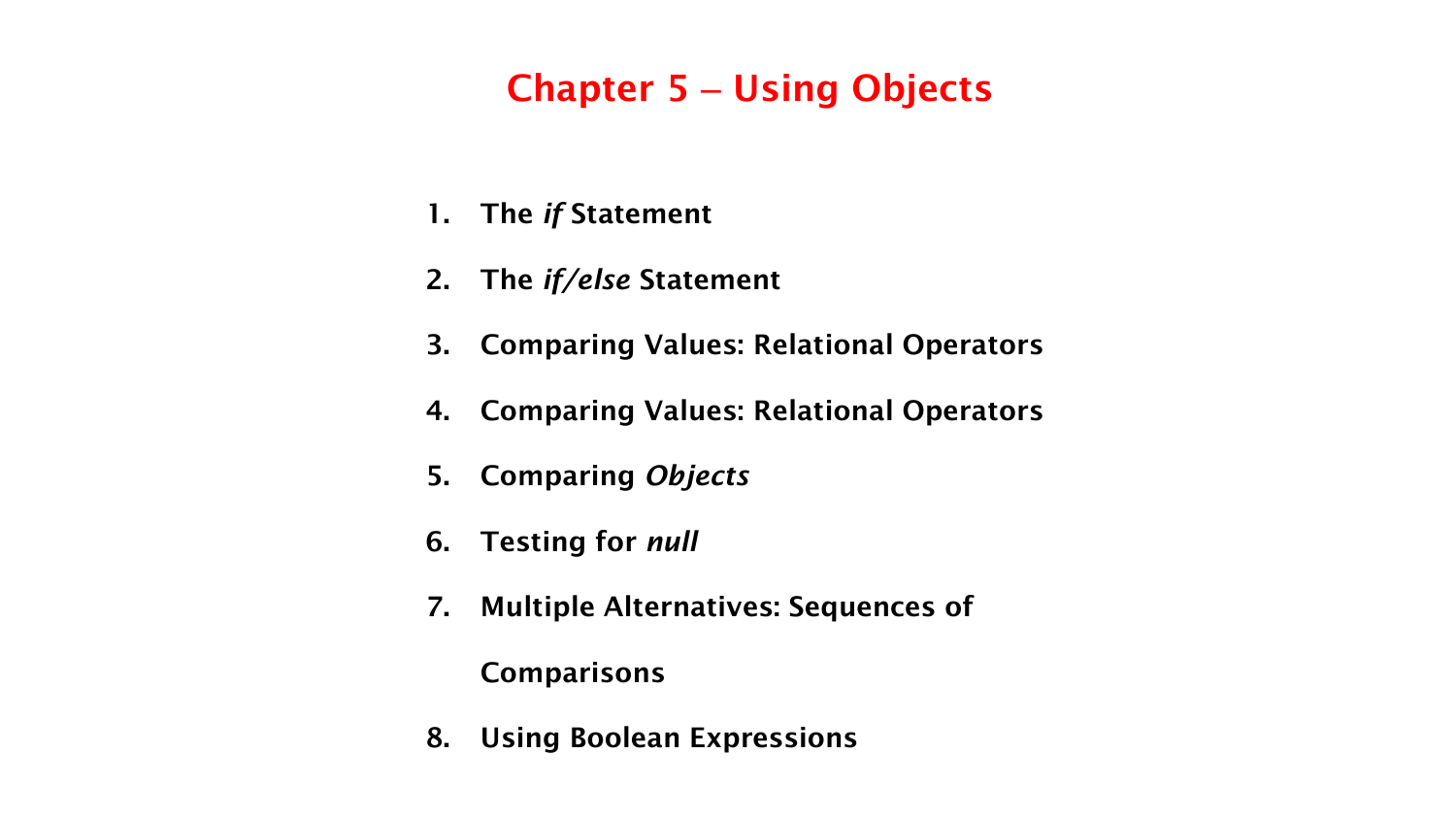•The if statement lets a program carry out different actions depending on a condition

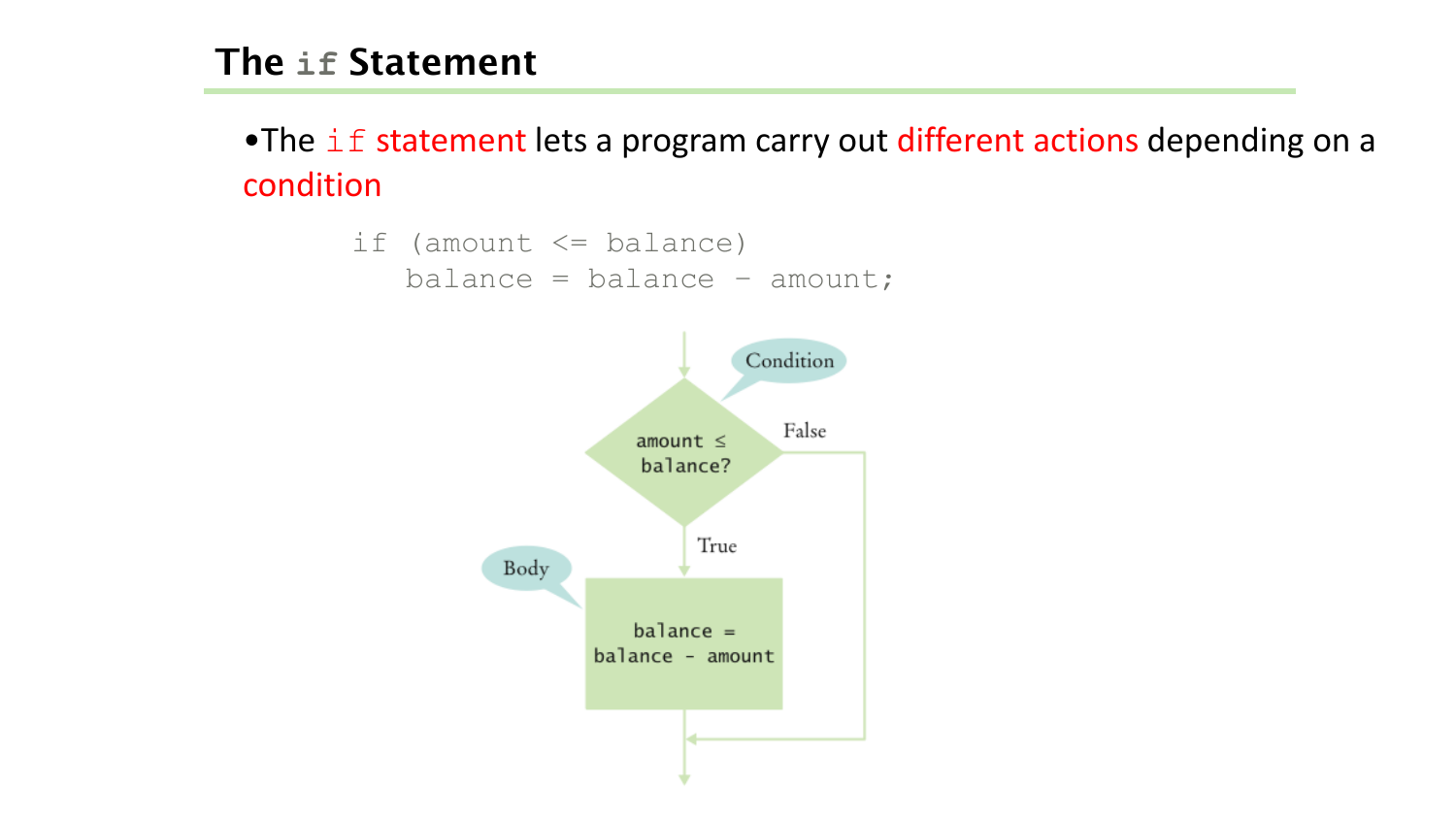•The  $if/else$  statement lets a program carry out different actions depending on a condition (True or False)

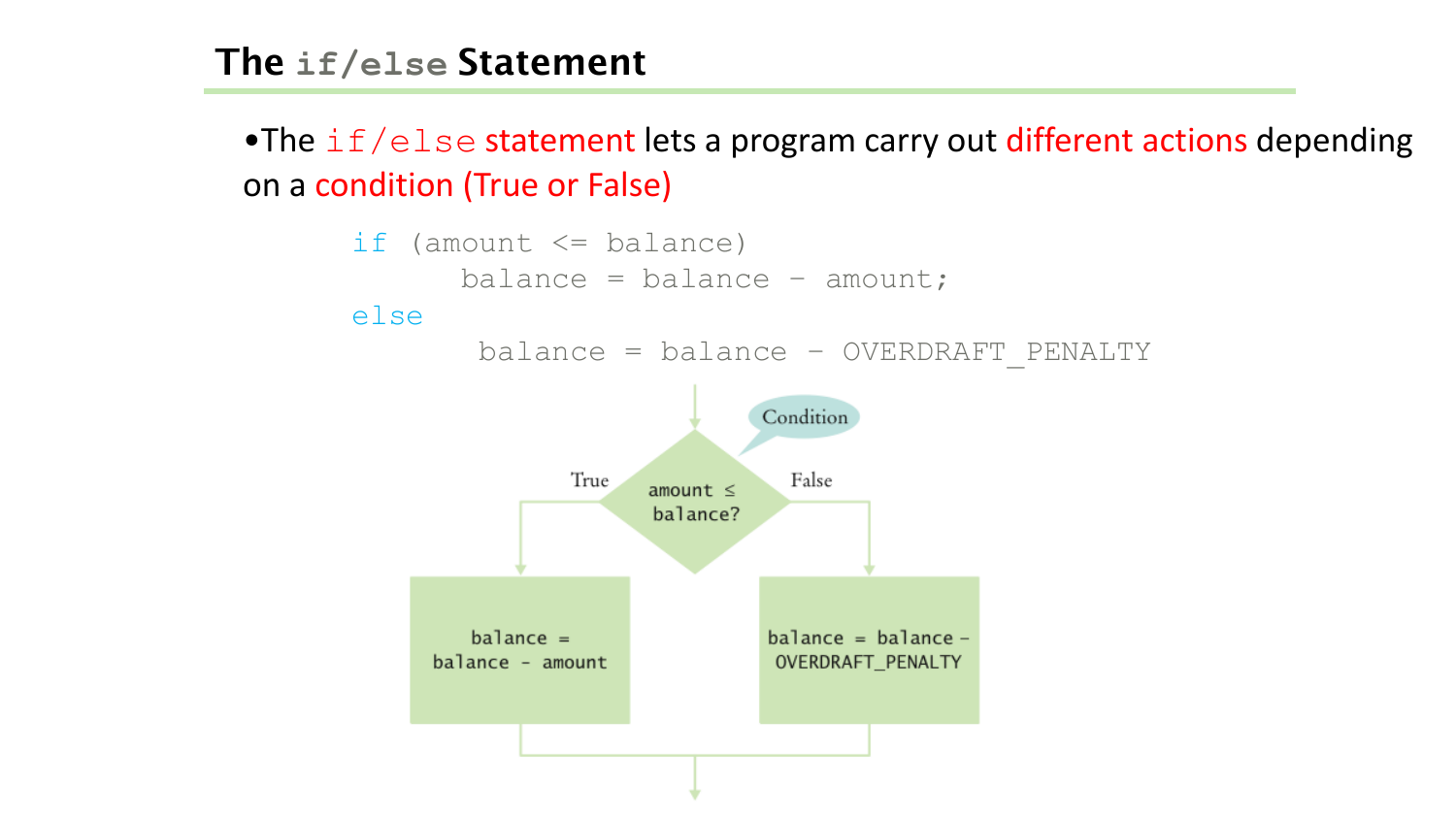#### **The if/else Statement**

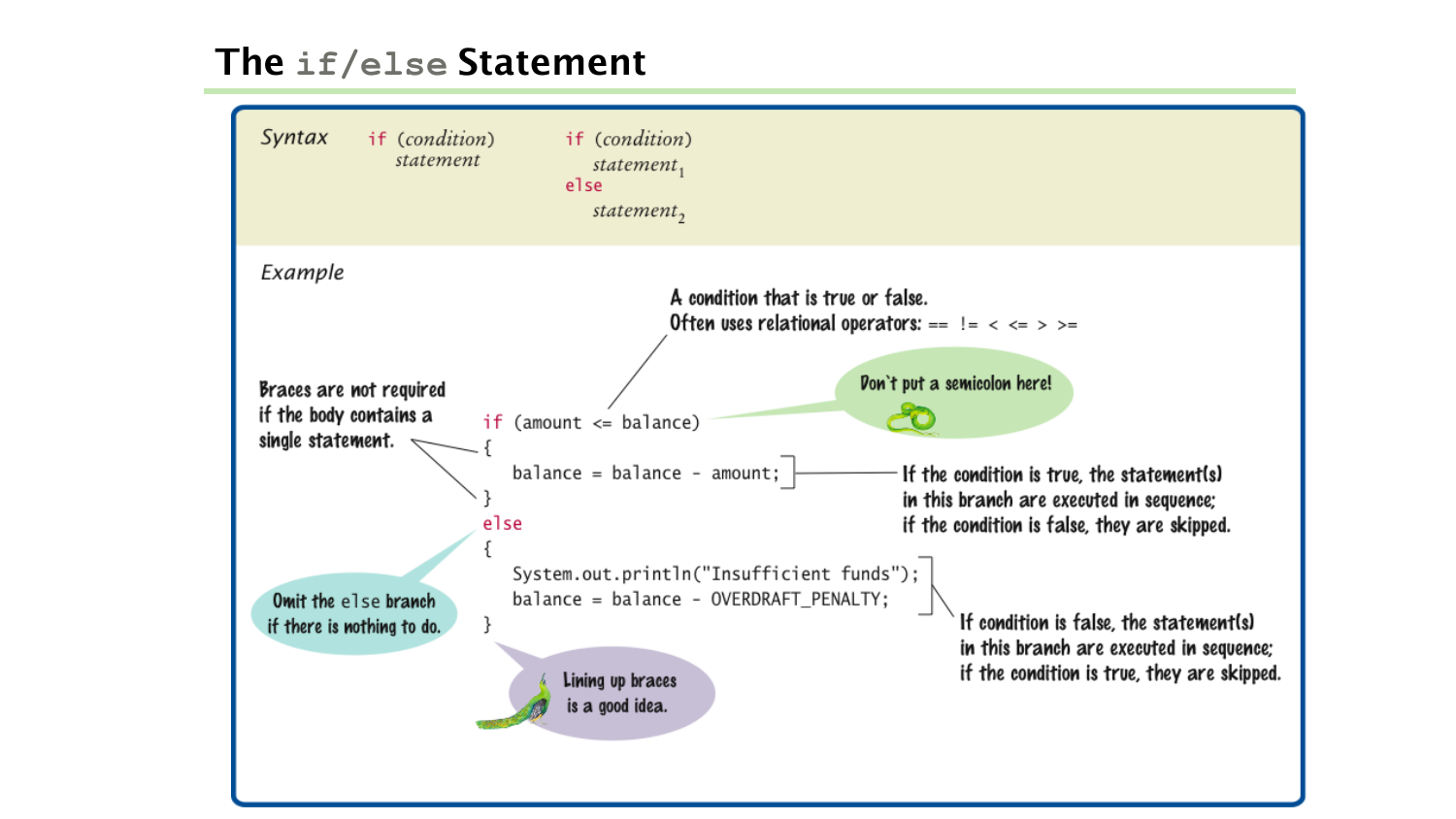### **Comparing Values: Relational Operators**

#### • Relational operators compare values

| Java   | <b>Math Notation</b> | <b>Description</b>    |
|--------|----------------------|-----------------------|
| $\geq$ | $\geq$               | <b>Greater than</b>   |
| $>=$   | $\geq$               | Greater than or equal |
| $\lt$  | $\prec$              | Less than             |
| $\leq$ | $\leq$               | Less than or equal    |
|        | $=$                  | Equal                 |
| $!=$   | ≠                    | Not equal             |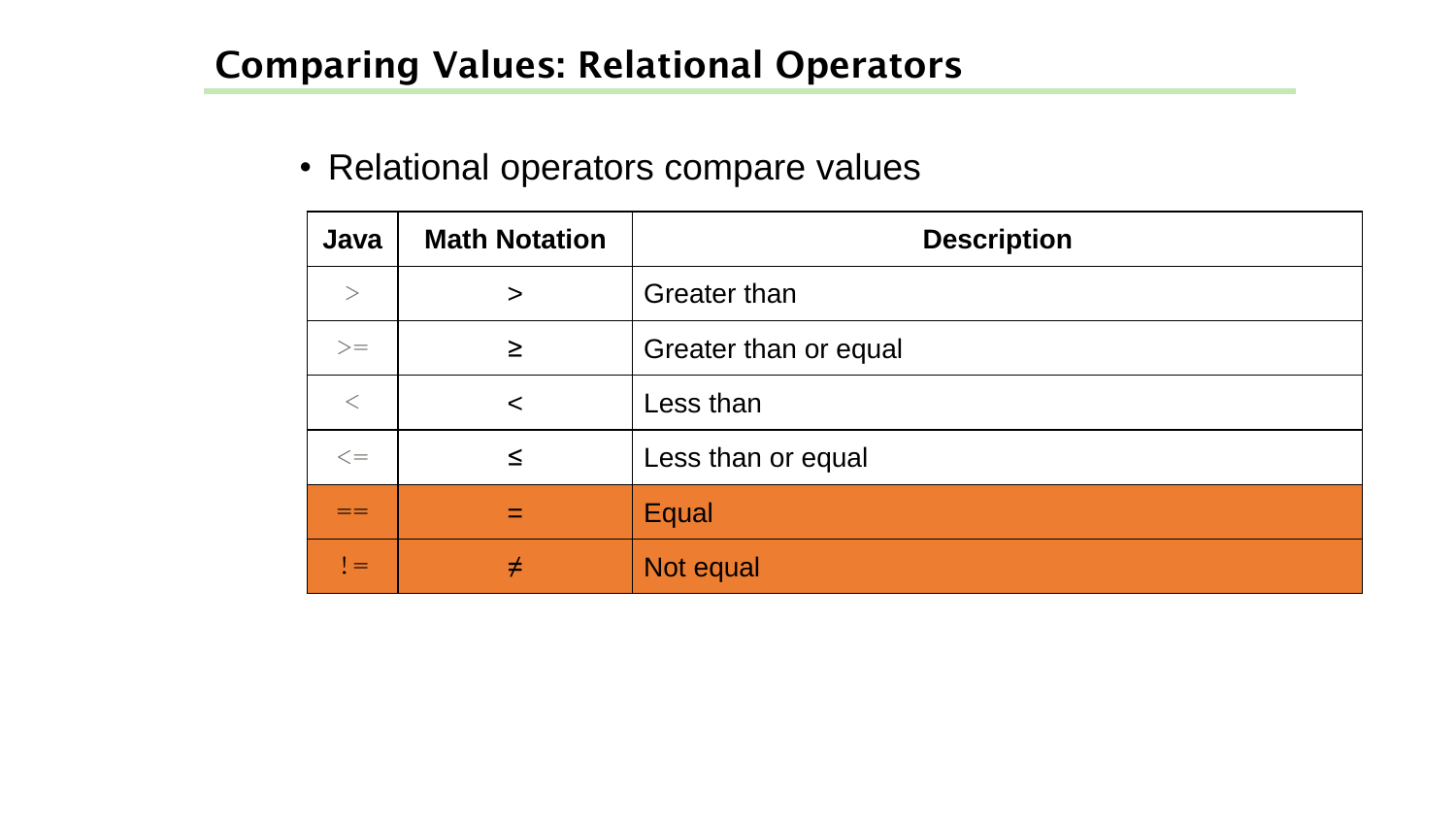#### **Comparing Values: Relational Operators**

•The  $==$  denotes equality testing:

 $a = 5$ ; // Assign 5 to a if (a == 5)  $\ldots$  // Test whether a equals 5

# **Comparing Strings**

•To test whether two strings are equal to each other,

```
use equals method:
```

```
if (string1.equals(string2)) . . .
```
• Don't use == for strings!

if (string $1 ==$  string $2)$  // Not useful

 $\bullet ==$  tests identity, equals tests equal contents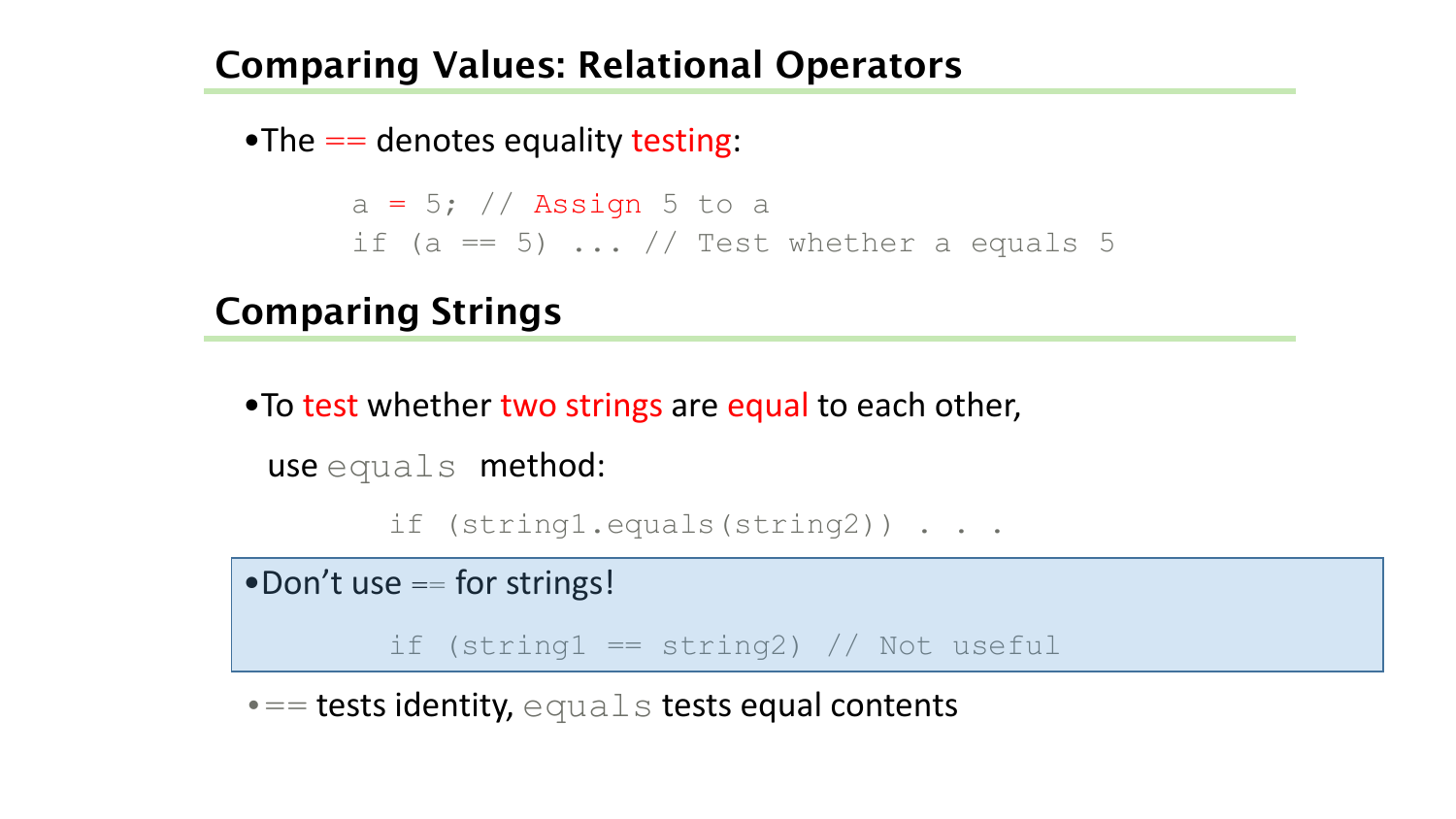#### **Comparing Strings (Lexicographic Comparison)**

•string1.compareTo(string2) < 0 means: string1 comes before string2 in the dictionary

•string1.compareTo(string2) > 0 **means:** string1 comes after string2

 $\texttt{-string1.compareTo}(\text{string2}) == 0 \text{ means:}$ 

string1 equals string2

"car" comes before "cargo"

before lowercase:

All uppercase letters come  $\blacksquare$   $\blacksquare$   $\blacksquare$   $\square$   $\square$   $\blacksquare$  **COMES** before  $\blacksquare$   $\text{Ca}$   $\mathcal{L}$   $\blacksquare$ 



cargo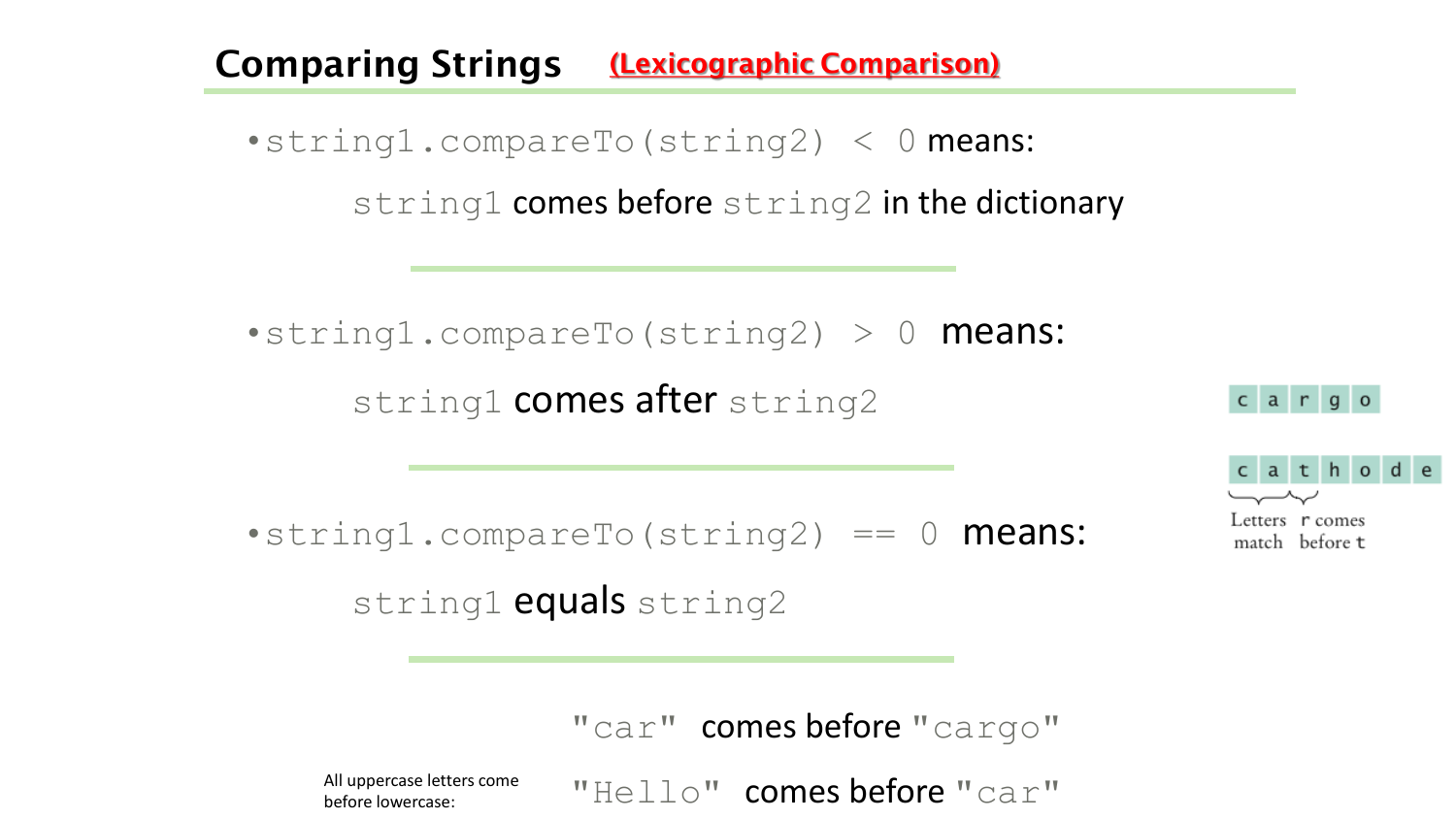#### **Comparisons**

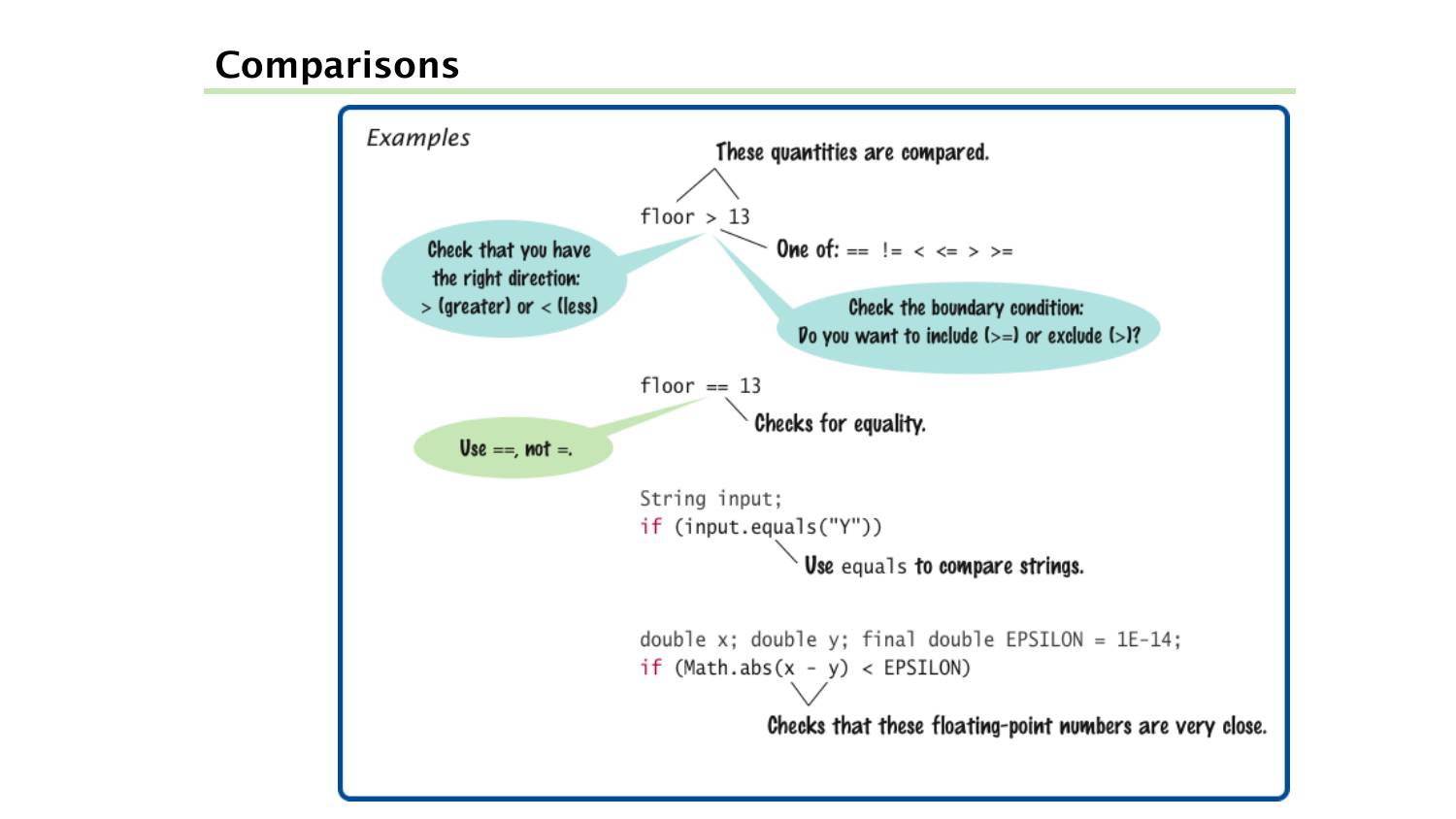## **Comparing Objects**

 $\bullet$  == tests for identity, equals for identical content

```
Rectangle box1 = new Rectangle(5, 10, 20, 30);
Rectangle box2 = box1;Rectangle box3 = new Rectangle(5, 10, 20, 30);
```
- box1 != box3 (True)
- box1.equals(box3) (True)
- $\bullet$  box1 == box2 (True)



20

30

 $width =$  $height =$ 

•Caveat: equals must be defined for the class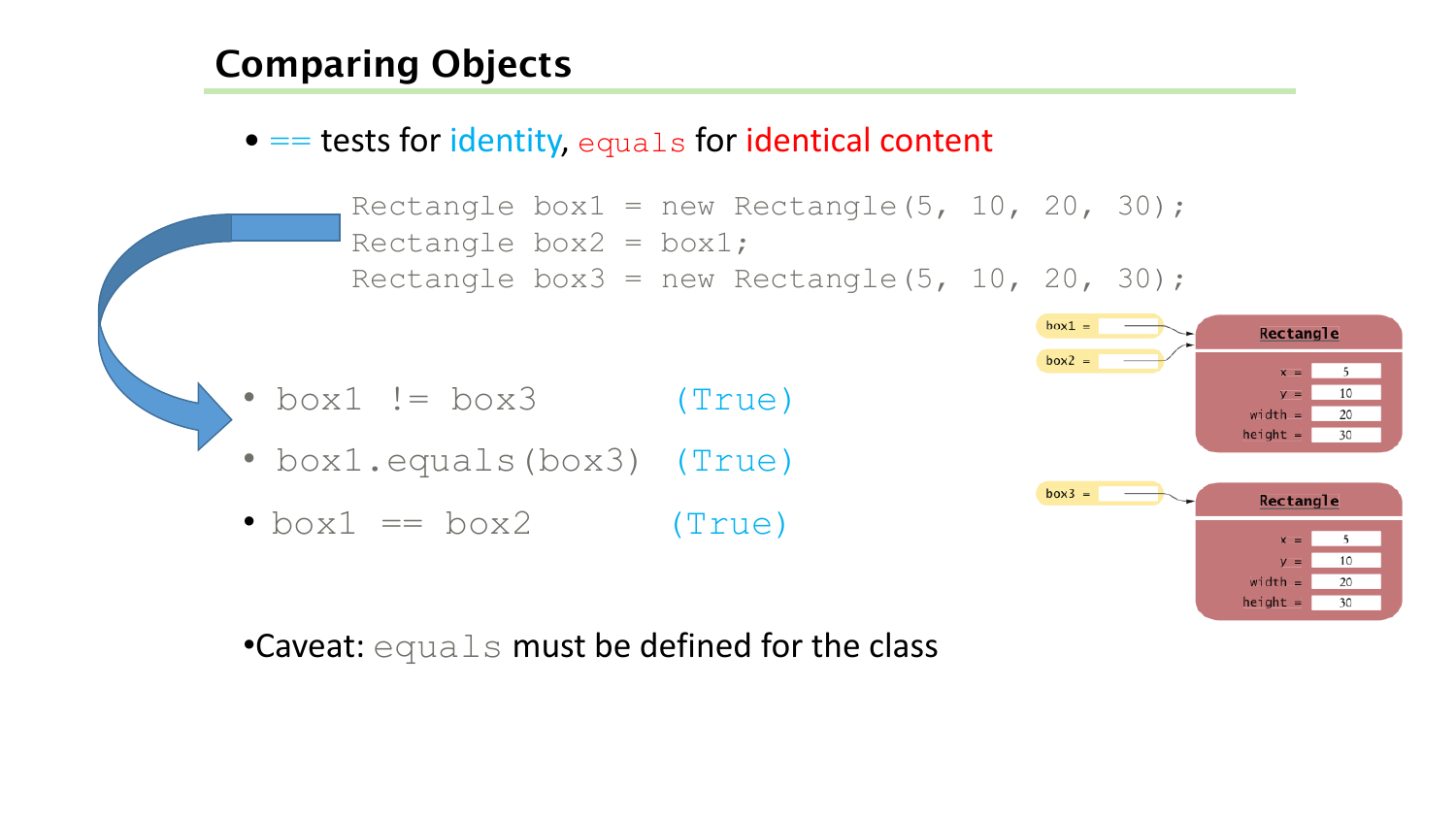## **Testing for null**

• null reference refers to no object:

```
String middleInitial = null; // Not set
if ( ... )
```
middleInitial = middleName.substring( $0, 1$ );

• Can be used in tests:

```
if (middleInitial == null)
       System.out.println(firstName + " " + lastName); 
else
```
System.out.println(firstName + " " + middleInitial + ". " + lastName);

• Use ==, not equals, to test for null

• null is not the same as the empty string ""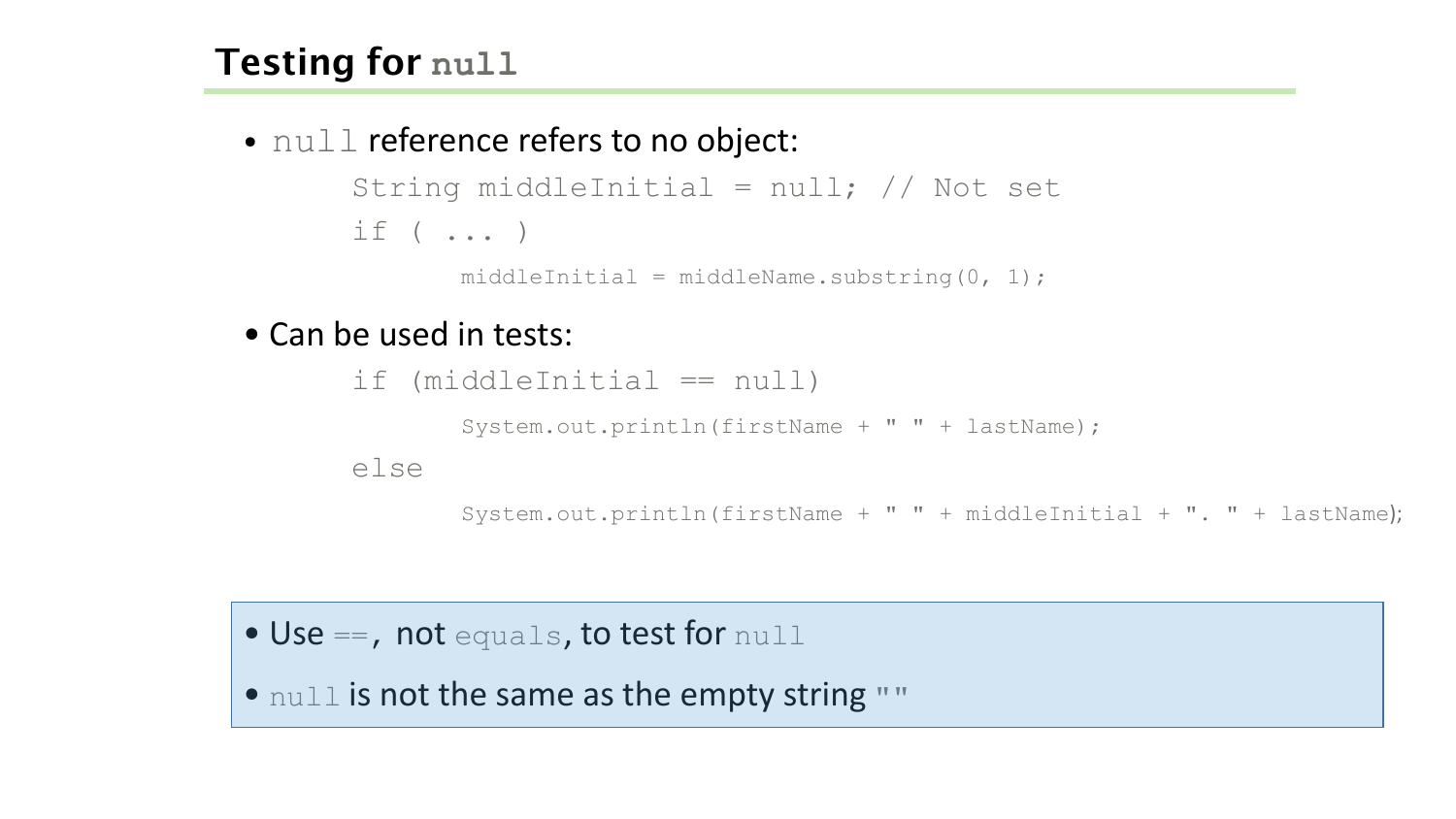#### **Multiple Alternatives: Sequences of Comparisons**

```
• if (condition1)
    statement1;
 else if (condition2)
    statement2;
     ...
 else
    statement4;
```
- The first matching condition is executed
- Don't omit *else*: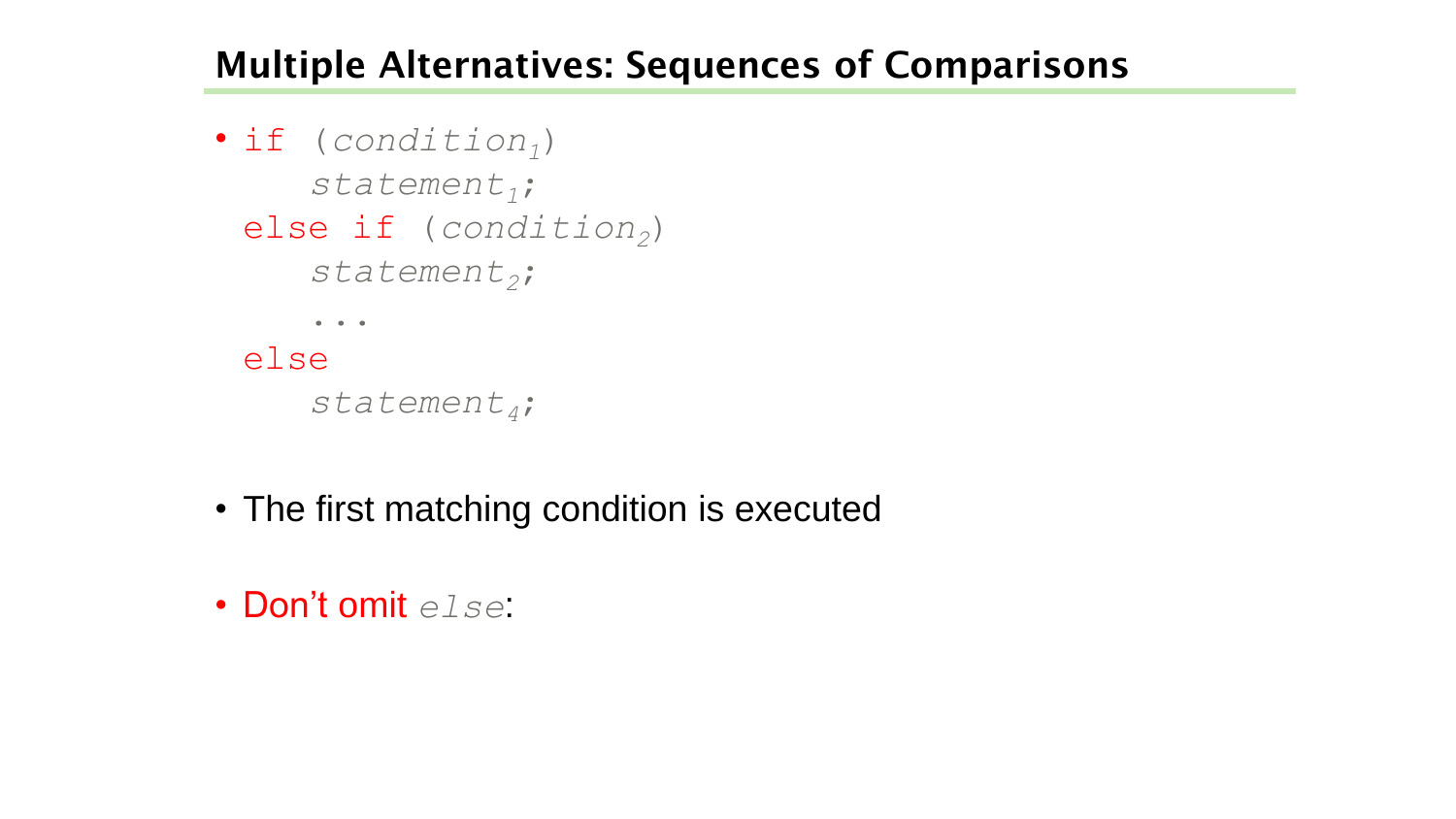## **Multiple Alternatives: Nested Branches**

• Branch inside another branch:



10%

bracket

25%

bracket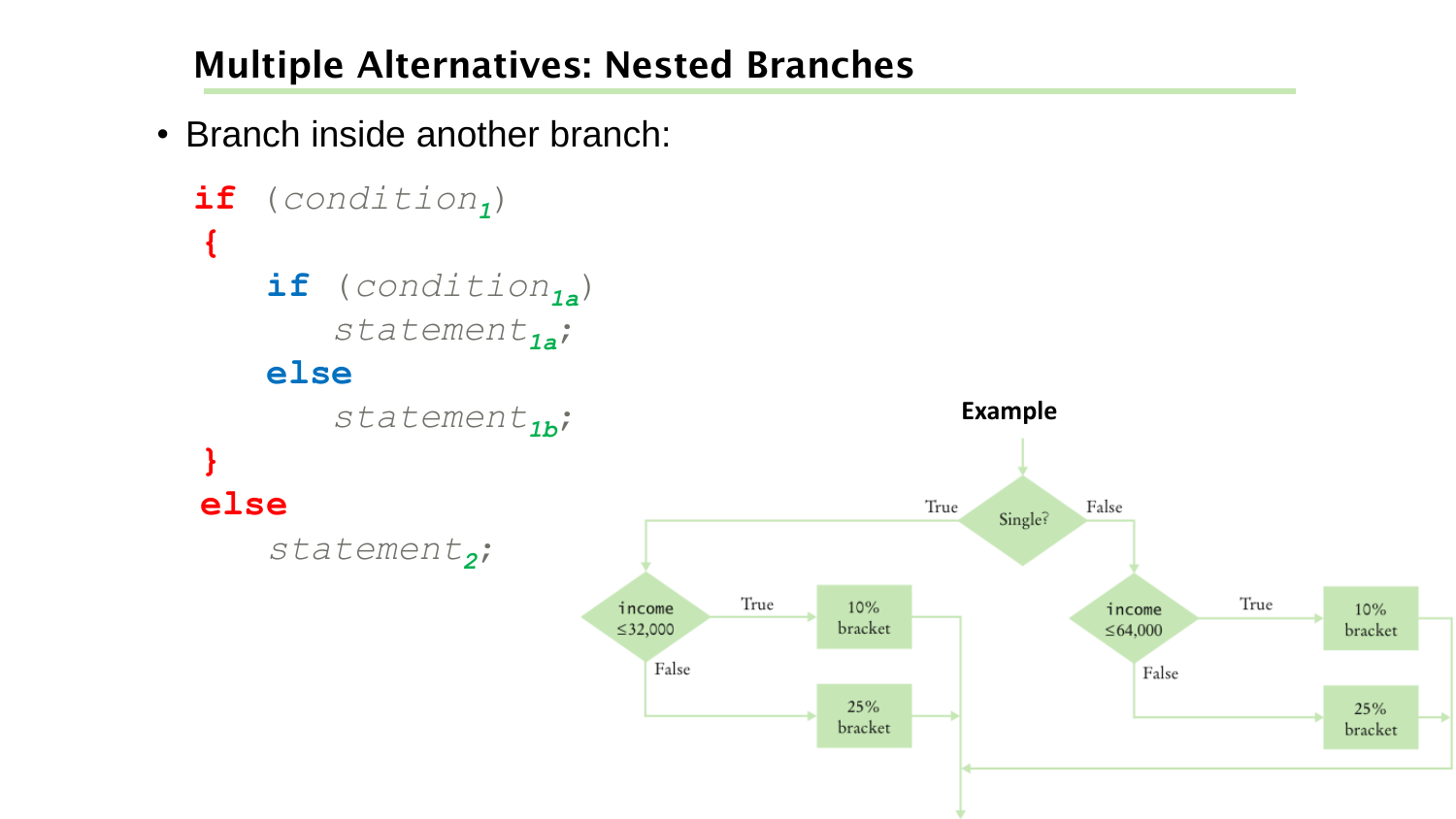#### **Using Boolean Expressions: The boolean Type**

- value of expression amount < 1000 is true or false
- boolean type: one of these 2 truth values
	- A predicate method returns a **boolean** value:

```
public boolean isOverdrawn() 
{
   return balance < 0; 
}
```
• Use in conditions:

if (harrysChecking.isOverdrawn())

• Useful predicate methods in Scanner class: hasNextInt() hasNextDouble()

```
if (in.hashextInt()) n = in.nextInt();
```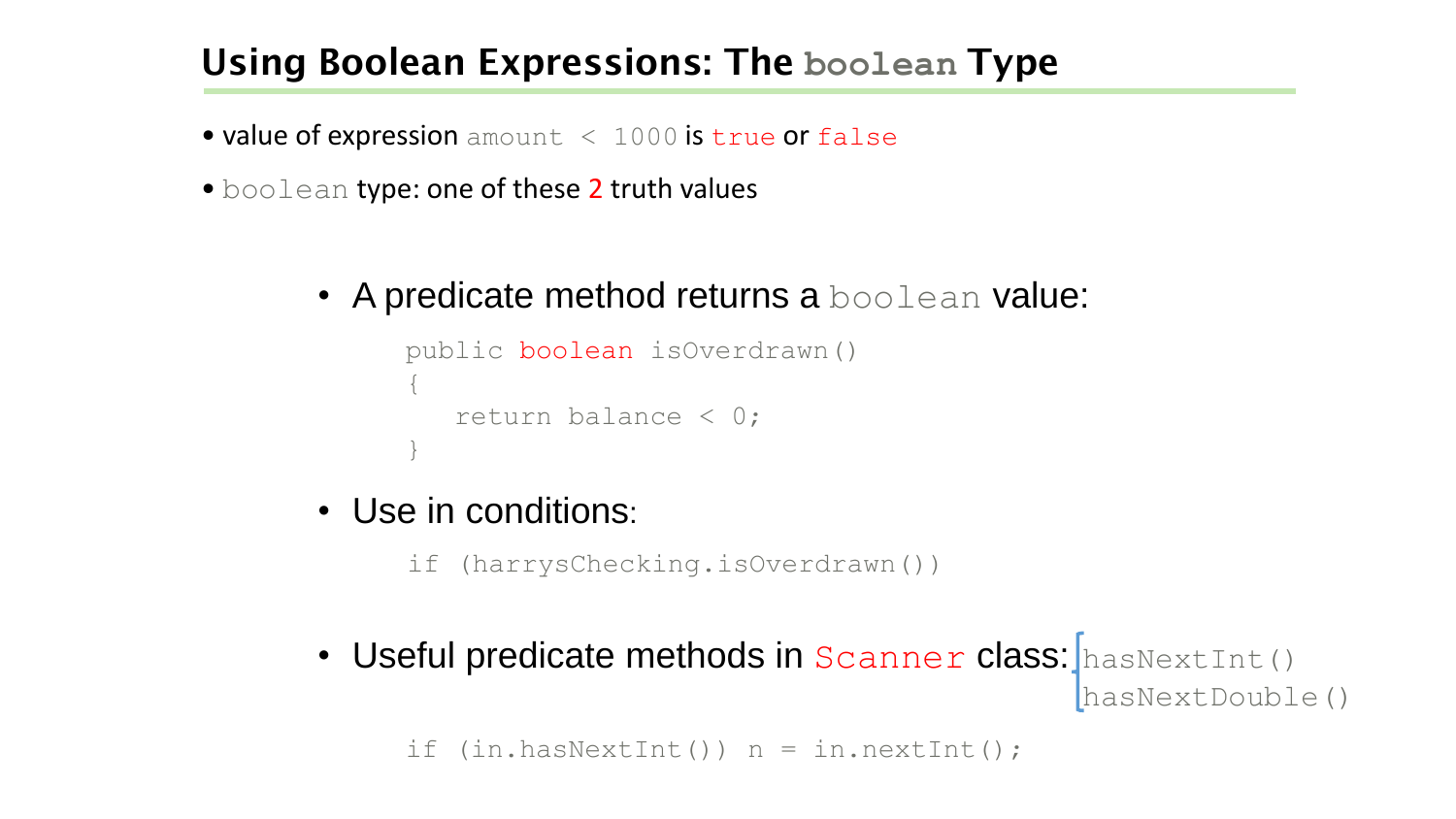## **Using Boolean Expressions: The Boolean Operators**

• && and  $\bullet$  || or

 $\texttt{if}$  (0 < amount && amount < 1000) . . . •if (input.equals("S") ||input.equals("M")) . . . Example

• ! not

•if (!input.equals("S")) . . .